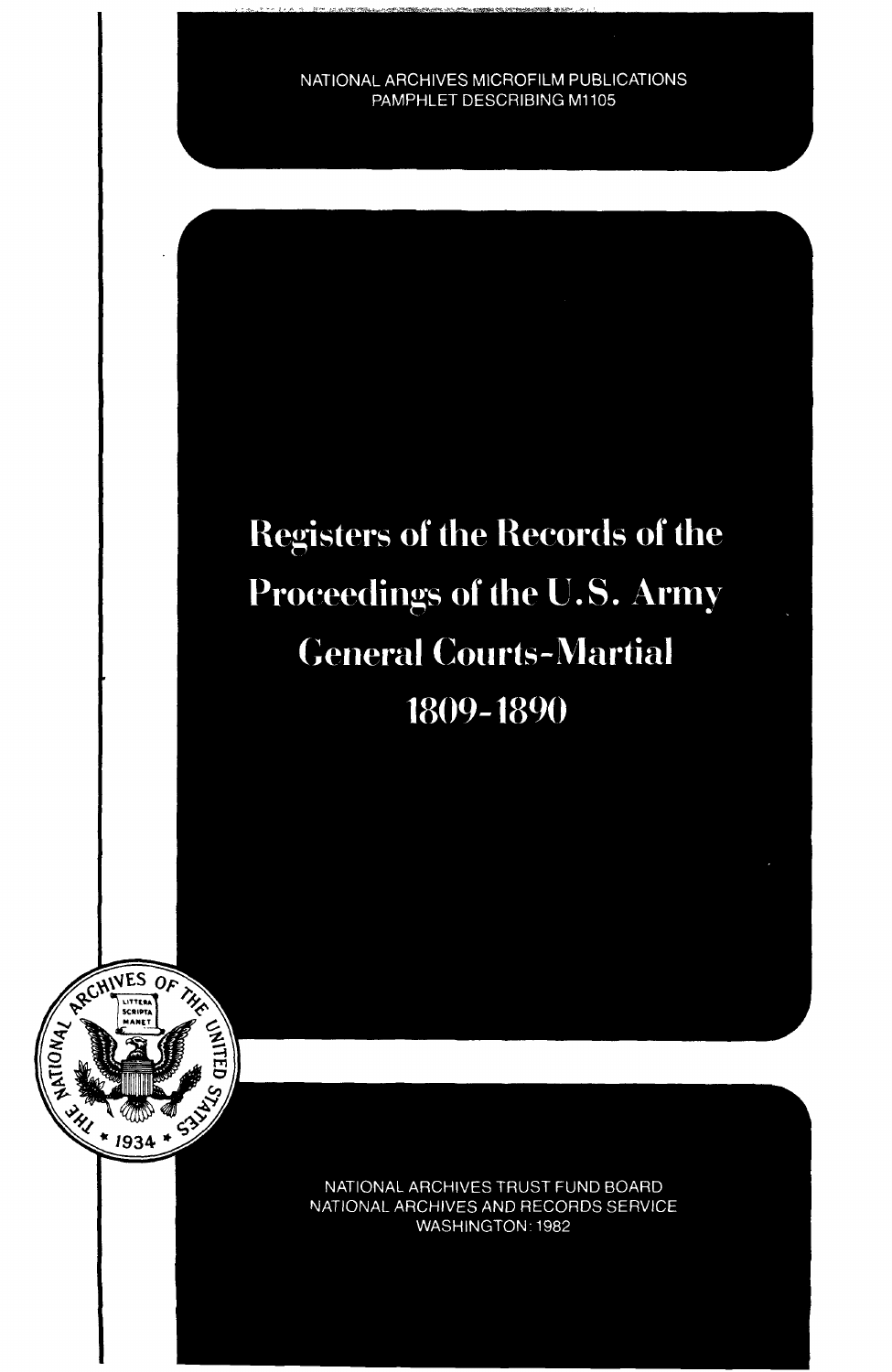## **The records reproduced in the microfilm publication**

**are from**

Records of the Office of the Judge Advocate General (Army)

Record Group 153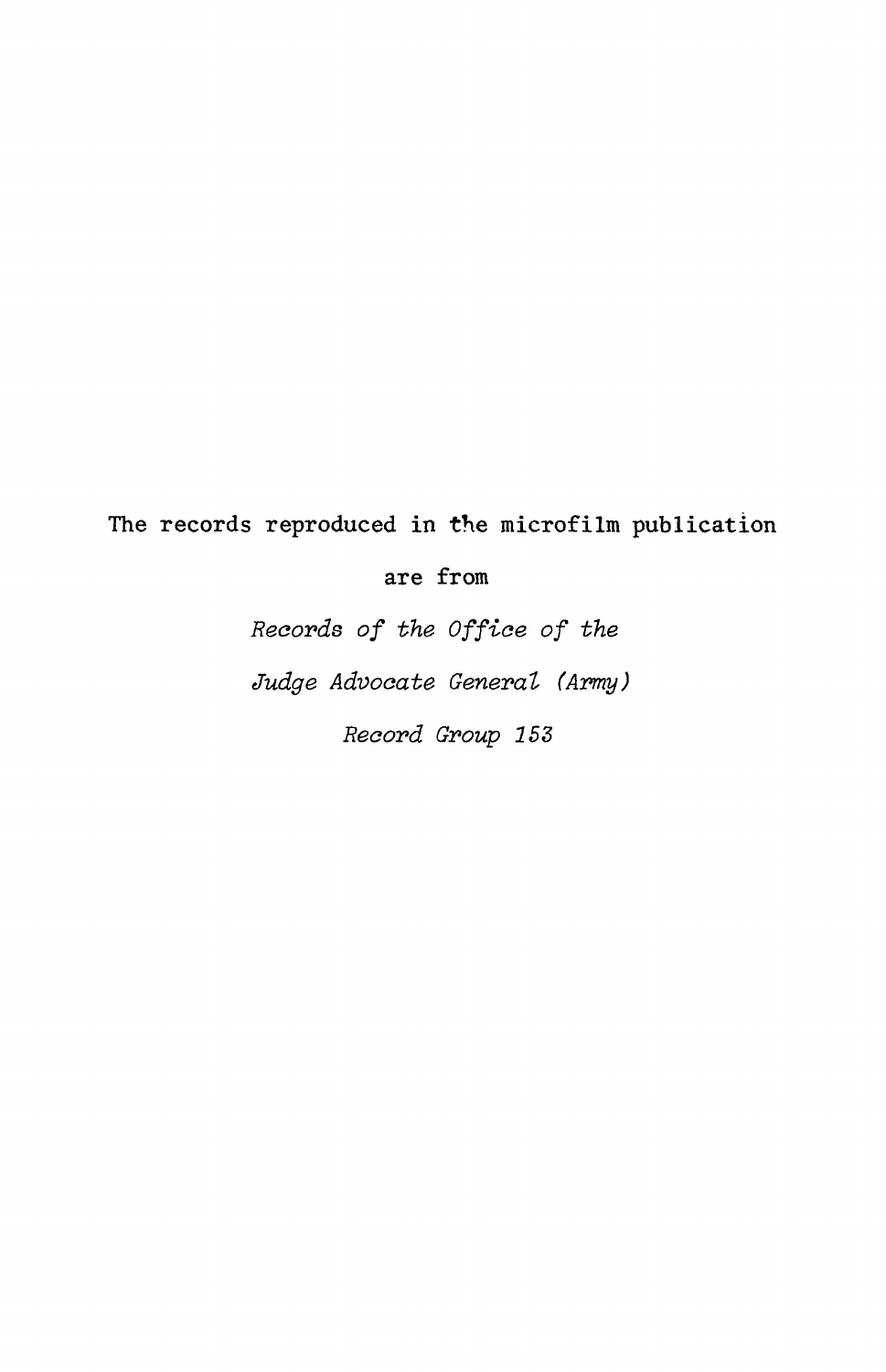#### REGISTERS OF THE RECORDS OF THE PROCEEDINGS OF THE U.S. ARMY GENERAL COURTS-MARTIAL', 1809-1890

On the 8 rolls of this microfilm publication are reproduced the 17 volumes, or registers, of the records of the proceedings of the U,S, Army general courts-martial, 1809-90, These volumes are part of Records of the Office of the Judge Advocate General (Army), Record Group (RG) 153.

A general court-martial is the highest military tribunal convened to try violations of military law. Also registered in these volumes are records of the proceedings of courts of inquiry and of military commissions. Courts of inquiry are investigative bodies without power to impose punishments, Military commissions are special courts established under martial law for the investigation and trial of private citizens.

#### History

In military terminology, a trial judge advocate is an officer appointed by a convening authority to act as public prosecutor at a general court-martial. Although the Continental Congress provided for judge advocates and a. chief legal officer, called the Judge Advocate of the Army, the Federal Congress did not enact a law establishing such a staff officer until March 3, 1797. On June 2, 1797, the Congress appointed Capt, Campbell Smith as Judge Advocate of the Army. When Smith resigned on March 16, 1802, his position was abolished. On January 11, 1812, the Congress reestablished the principle of a chief legal officer by authorizing a judge advocate for each administrative geographical division, but on March 2, 1821, the Congress again abolished those positions,

For 28 years, the Army remained without a separate legal office, although judge advocates, usually line officers, continued to be appointed for court-martial duty, and other officers were detailed as acting judge advocates of the major territorial commands. On March 2, 1849, the Congress established an Office of the Judge Advocate General. On June 20, 1864, when the Congress created the Bureau of Military Justice,<br>it designated the Judge Advocate General as its head. On July it designated the Judge Advocate General as its head. 15, 1884, the Bureau of Military Justice was replaced by the Judge Advocate General's Department, headed by the Judge Advocate General and a staff of seven officers. The administrative structure of this office remained essentially the same throughout the remainder of the 19th century.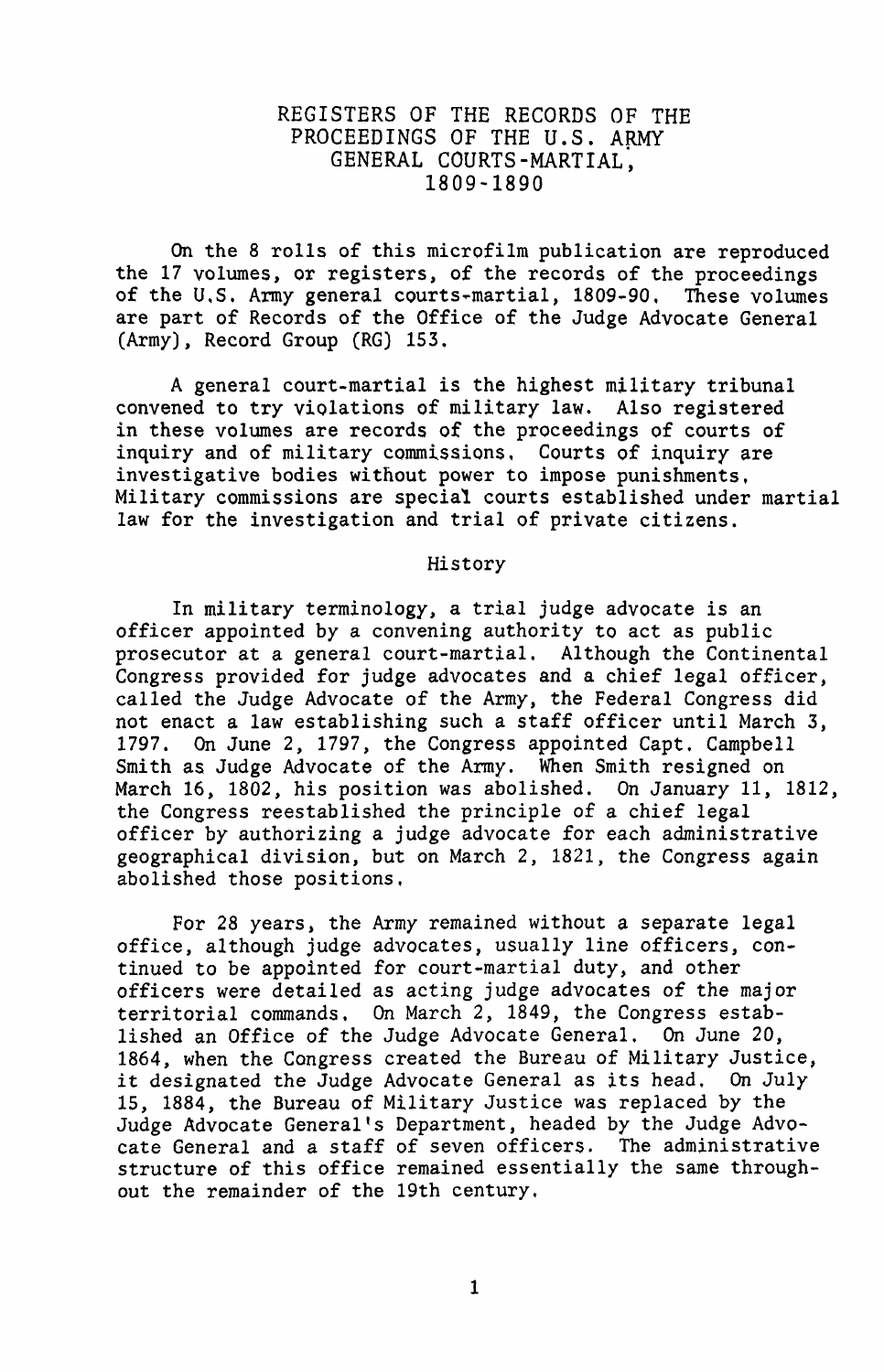Both the Continental Congress and the Federal Congress authorized the Judge Advocate of the Army to oversee the prosecution of soldiers who were in violation of the Articles of War, which constitute the code of laws governing the conduct for all persons subject to military law. The first American Articles of War, established by the Continental Congress on June 20, 1775, were based largely on the British code of 1774. An act of the Federal Congress, September 29, 1789, recognized the existing Articles of War as amended by the Confederation Congress on<br>May 31, 1786. These articles were subsequently revised by 1 These articles were subsequently revised by the Congress in 1806 and 1874.

Soldiers accused of violations of the Articles of War were tried before a military tribunal called a court-martial. During the Revolutionary War, both the British and American Armies recognized two kinds of courts-martial: general and regimental. By the end of the 19th century, four kinds had evolved in the U.S. Army: general, regimental, garrison, and summary.

A general court-martial was usually convened by a general officer, but could also be appointed by an officer who was in command of any army, territorial department, or district. It was composed of from 5 to 13 officers, the latter being the usual number.

Only a general court-martial could try capital cases (i.e., cases involving desertion, mutiny, murder, or rape) and the more serious noncapital crimes. Only a general court-martial could try officers. Only a general court-martial could impose a sentence of death, dismissal from service, forfeiture of more than 3 month's pay, or incarceration exceeding 3 months. Summary, garrison, and regimental courts-martial handled lesser violations by enlisted men and cadets.

The articles of War of 1806 provided for the retention in the War Office of all records of general courts-martial proceedings. Before March 2, 1849, the War Department, and later, the Office of the Adjutant General, assumed this responsibility. In this period, the Adjutant General performed some of the functions of a judge advocate general with respect to review and revision of the records of the proceedings.

#### Records Description

The records of the proceedings of the general courts-martial received in the War Office between 1809 and 1828 were not registered until about 1829. At that time, the office clerks arbitrarily divided, without regard for the date they had been received, all of the early case files into 25 groups, alphabetically labeling the groups from A through Z, skipping J. Each group consisted of between 15 and 150 cases. The cases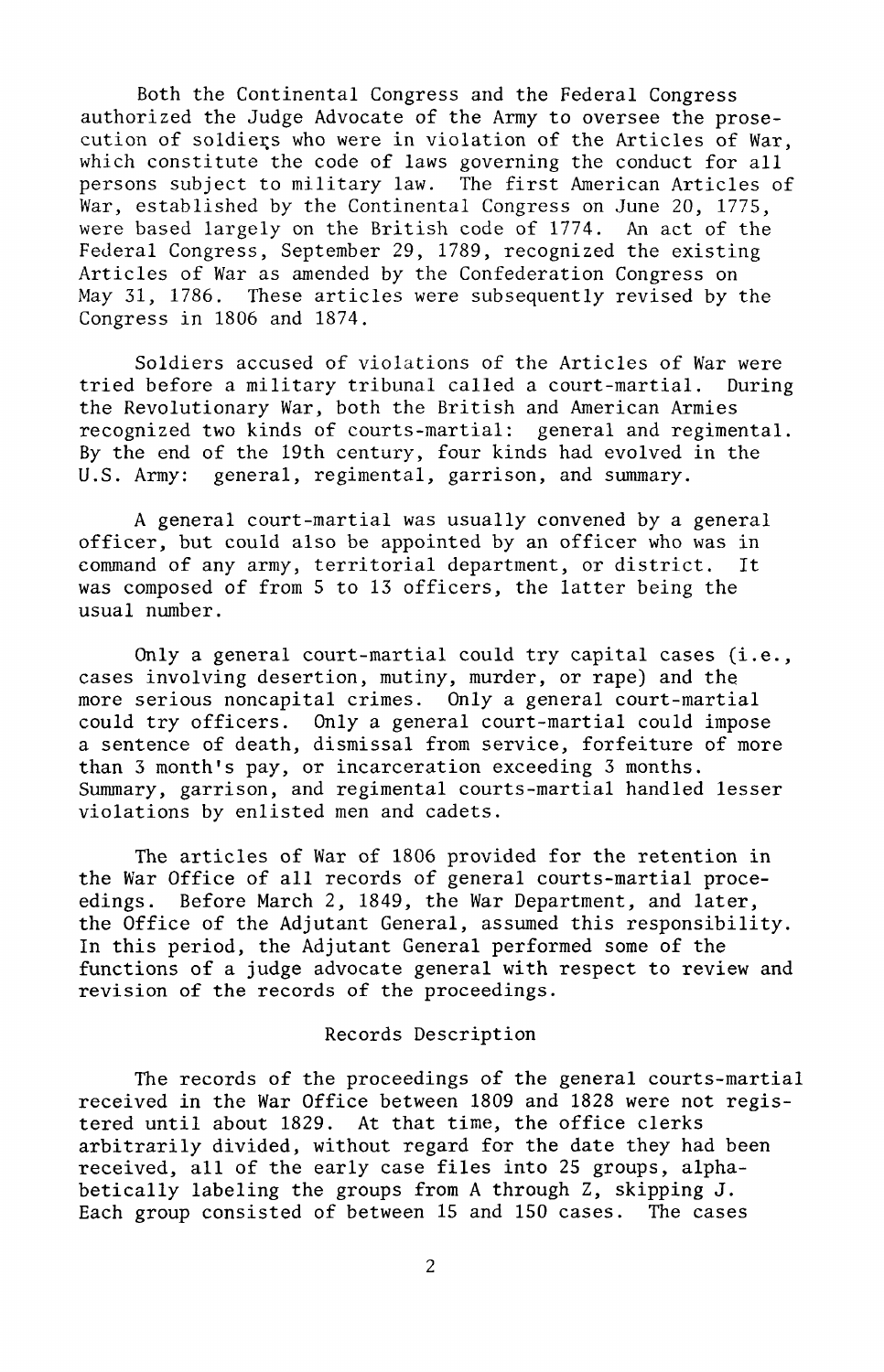were then labeled alpha-numerically--A1, A2, A3 . . . B1, B2, B3 . . . , etc.--with the letter identifying the group and the number identifying the particular case within the group.

The clerks then registered the case files for 1809-27 into one large volume (vol.  $1$ ), making an entry for each defendant in each case. In addition to its file designation, each entry includes the name of the soldier tried; his rank and unit; the month, year, and location of the trial; the name of the president of the court; the name of the judge advocate prosecuting the case; and the sentence imposed by the court. The case files for 1828 were entered in volume 2. The informational content of the entries for each case in volume 2 and all subsequent volumes is the same as in volume 1, except for the omission of the sentence imposed by the court.

Beginning in 1829, the clerks registered the records of the proceedings of general courts-martial at the time they were received. The only change made in the composition of the file designation was the use of double letters of the alphabet (AA, BB, etc.), rather than a single letter, as the prefix to the case number. Every few years or so, a new double letter citation, using the next letter of the alphabet, was employed. For example, the prefix AA was used to identify courts-martial proceedings received during the years 1829-31; BB, 1831-34; CC, 1834-40; etc. Because the proceedings were registered as they were received, the wide variance in the length of the trials and the delays in forwarding the proceedings to Washington have resulted in numerous instances of the dates of cases filed under one double letter group overlapping those filed in the preceding or succeeding sequences. The AA through GG groups were registered in volume 2 of the records, and the HH through KK groups were registered in volume 3. Subsequent groups were registered one group per volume. A complete list of the volume numbers, lettered prefixes, and the years each was used appears in the table of contents.

In 1862, because of the tremendous increase in records of proceedings received by the Office of the Judge Advocate General, the office clerks employed five registers (vols. 3, 5, 8, 11, 13) concurrently to record the receipt of the proceedings of general courts-martial during the years 1862-66. The records were registered and filed under the lettered prefixes KK, LL, MM, NN, and 00. Subsequent to the closing of the 00 series (vol. 13) in 1868, the clerks prepared a supplementary set of registers, alphabetically arranged, to facilitate the location of a particular case file recorded in the concurrent registers. These alphabetical registers (vols. 4, 6, 7, 9, 10, 12, and 14) commence with the II series (1859) of volume 3 and extend through the 00 series (1868) of volume 13. They have been filmed immediately following the original concurrent register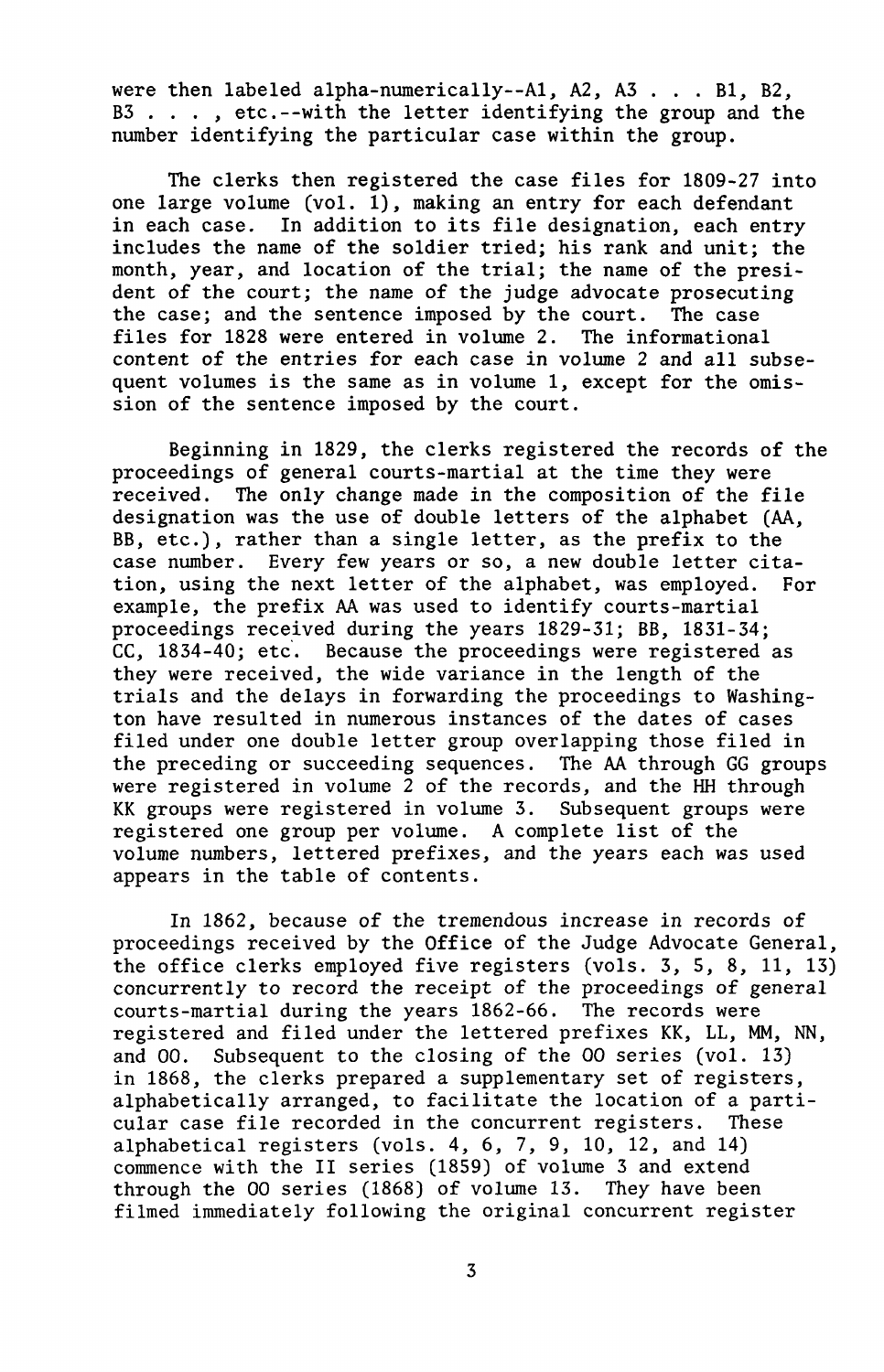to which they pertain. The list of concurrent registers and their alphabetical supplements is incorporated into the table of contents.

The 17 volumes, or registers, reproduced in this publication are arranged by time period. The entries in volumes 1-3, 5, 8, 11, 13, and 15-17 are arranged alphabetically by the initial letter of the surname of the defendant and thereunder, except for volume 1, generally chronologically by date received, The entries in volumes 4, 6, 7, 9, 10, 12, and 14 are arranged strictly alphabetically.

#### Related Records

Other significant collections of registers of both general and inferior courts-martial for the 19th century can be found among the post, departmental, and district Records of the U.S. Army Continental Commands, 1821-1920, RG 393, and among Records of the U.S. Regular Army Mobile Units, 1821-1942, RG 391. Records of the proceedings of general courts-martial can also be found among the records created during the China Relief Expedition and the Spanish-American War, which form part of Records of the U.S. Army Overseas Operations and Commands, 1898-1942, RG 395.

Stuart L. Butler arranged these records for filming and prepared these introductory remarks.